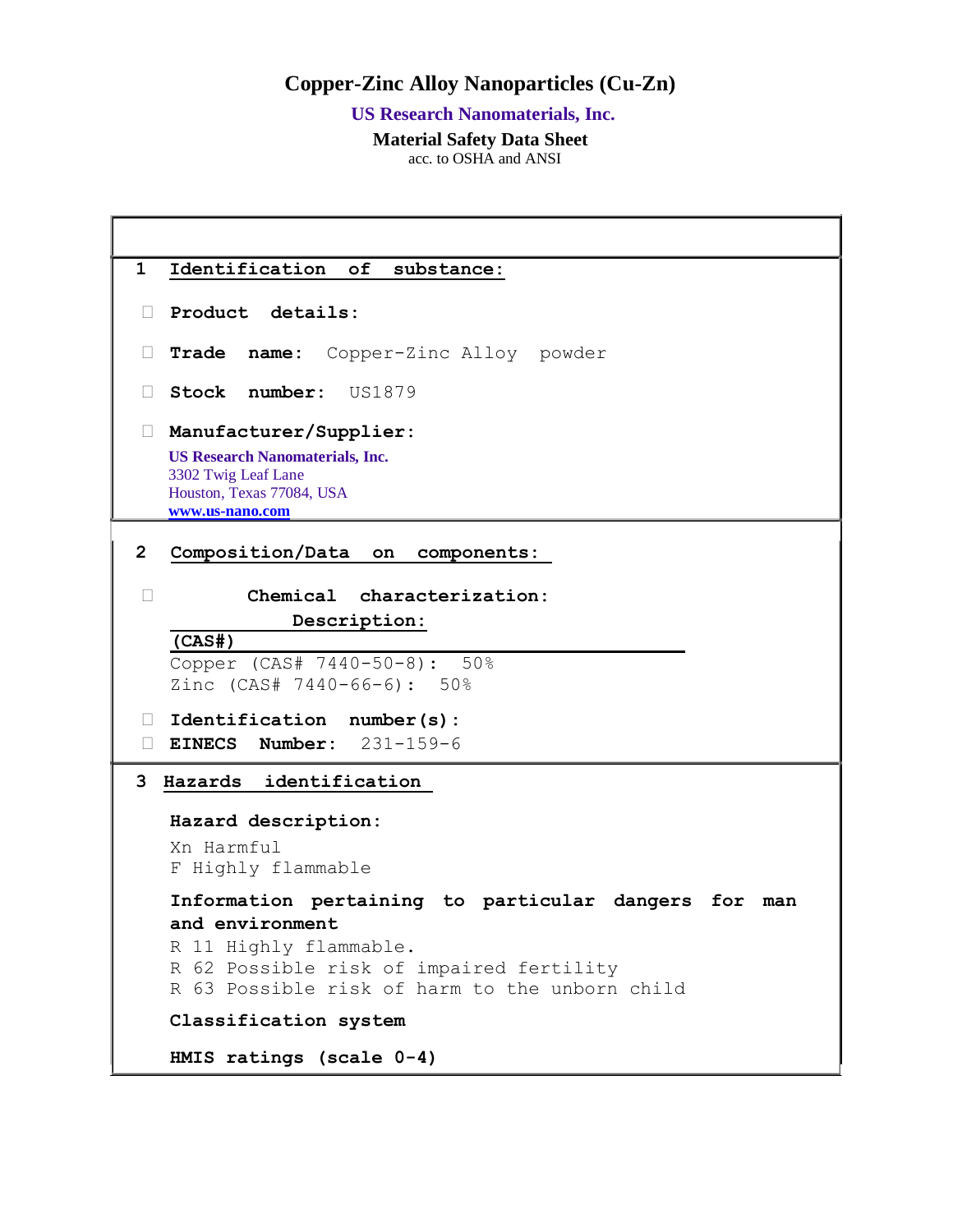```
 (Hazardous Materials Identification System)
  Health (acute effects) =1 
  Flammability = 3Reactivity = 14 First aid measures
 After inhalation 
  Supply fresh air. If required, provide artificial 
  respiration. Keep patient warm. 
  Seek immediate medical advice. 
 After skin contact 
  Immediately wash with water and soap and rinse thoroughly. 
  Seek immediate medical advice. 
 After eye contact 
  Rinse opened eye for several minutes under running 
  water. Then consult a doctor. 
 After swallowing Seek immediate medical advice.
5 Fire fighting measures 
  Suitable extinguishing agents 
  Special powder for metal fires. Do not use water. 
  For safety reasons unsuitable extinguishing agents Water
  Protective equipment: 
  Wear self-contained respirator. 
  Wear fully protective impervious suit. 
6 Accidental release measures 
  Person-related safety precautions: 
  Wear protective equipment. Keep unprotected persons 
  away. Ensure adequate ventilation 
  Keep away from ignition sources 
  Measures for environmental protection: 
  Do not allow material to be released to the environment 
  without proper governmental permits. 
  Measures for cleaning/collecting: 
  Ensure adequate ventilation. 
  Do not flush with water or aqueous cleansing agents
```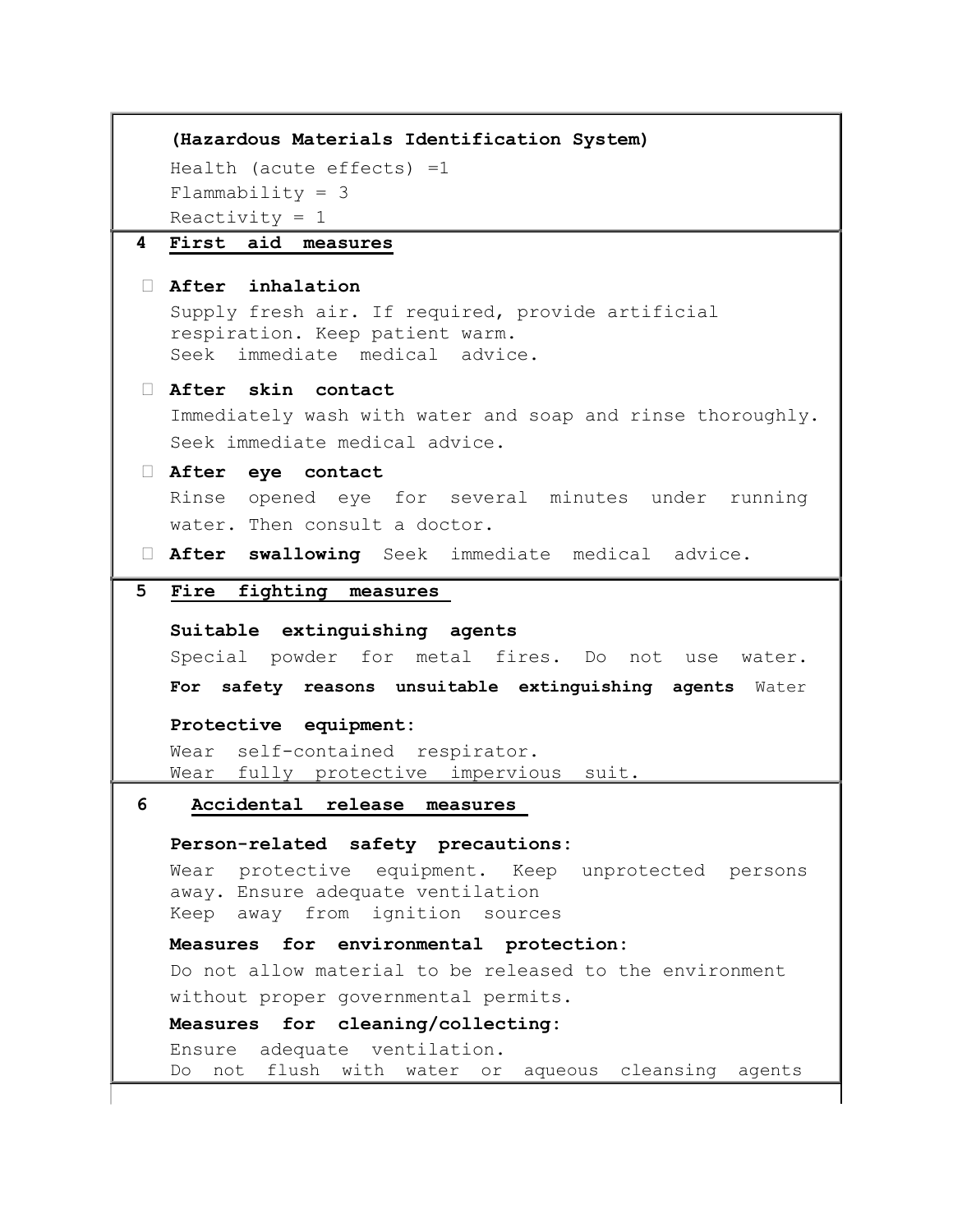```
Keep away from ignition sources.
 Additional information: 
  See Section 7 for information on safe handling 
  See Section 8 for information on personal 
  protection equipment. 
  See Section 13 for disposal information. 
7 Handling and storage 
  Handling 
  Information for safe handling: 
  Keep container tightly sealed. 
  Store in cool, dry place in tightly closed containers. 
  Ensure good ventilation at the workplace. 
  Information about protection against explosions and fires: 
  Keep ignition sources away. 
  Protect against electrostatic charges. 
  Fumes can combine with air to form an explosive mixture. 
  Storage 
  Requirements to be met by storerooms and receptacles: 
  Store in a cool location. 
  Information about storage in one common storage facility: 
  Do not store together with oxidizing and acidic materials. 
  Further information about storage conditions: 
  Keep container tightly sealed. 
  Store in cool, dry conditions in well sealed containers. 
8 Exposure controls and personal protection 
  Additional information about design of technical systems: 
  Properly operating chemical fume hood designed for 
  hazardous chemicals and having an average face velocity of 
  at least 100 feet per minute. 
  Components with limit values that require monitoring at the 
  workplace: 
  Copper-Zinc fume, dusts and mists (as Cu-Zn)
```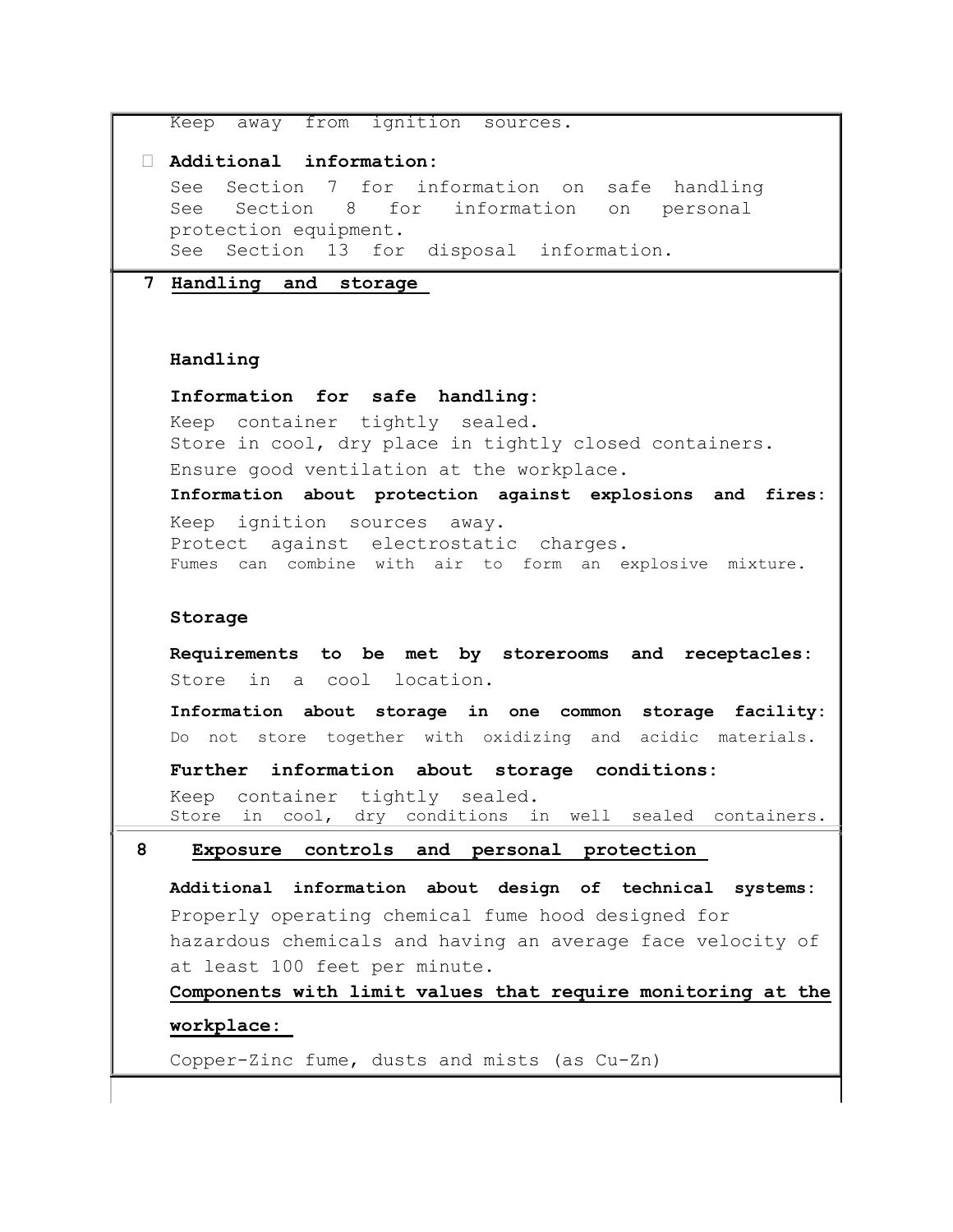mg/m3 ACGIH TLV 1 (dust, mist); 0.2 (fume) Austria MAK 1 0.1 (fume) Belgium TWA 0.2 (fume); 1 (dust) Denmark TWA 0.1 Finland TWA 0.2 (fume); 1 (dust) France VME 0.2 (fume); 1 (dust) 1; 2-STEL (dust) Germany MAK 0.1 (fume); 1 (dust) Hungary TWA 0.2; 0.4-STEL (dust) Netherlands MAC-TGG 1 (dust) Norway TWA 0.05 0.1 (fume) Poland TWA 0.1; 0.3-STEL (fume) 1; 2-STEL (dust) Russia 1-STEL (dust) Sweden NGV 0.2 (resp. dust); 1 (total dust) Switzerland MAK-W 0.1; 0.2-KZG-W (fume) 1; 1-KZG-W United Kingdom TWA 0.2 (fume) 1; 2-STEL (dusts and mists as Cu) 1; 3-STEL USA PEL 0.1 (fume, dusts & mists) **Additional information:** No data **Personal protective equipment General protective and hygienic measures**  The usual precautionary measures for handling chemicals should be followed. Keep away from foodstuffs, beverages and feed. Remove all soiled and contaminated clothing immediately. Wash hands before breaks and at the end of work. Avoid contact with the eyes and skin. **Breathing equipment:**  Use suitable respirator when high concentrations are present. **Protection of hands:** Impervious gloves **Eye protection:** Safety glasses **Body protection:** Protective work clothing.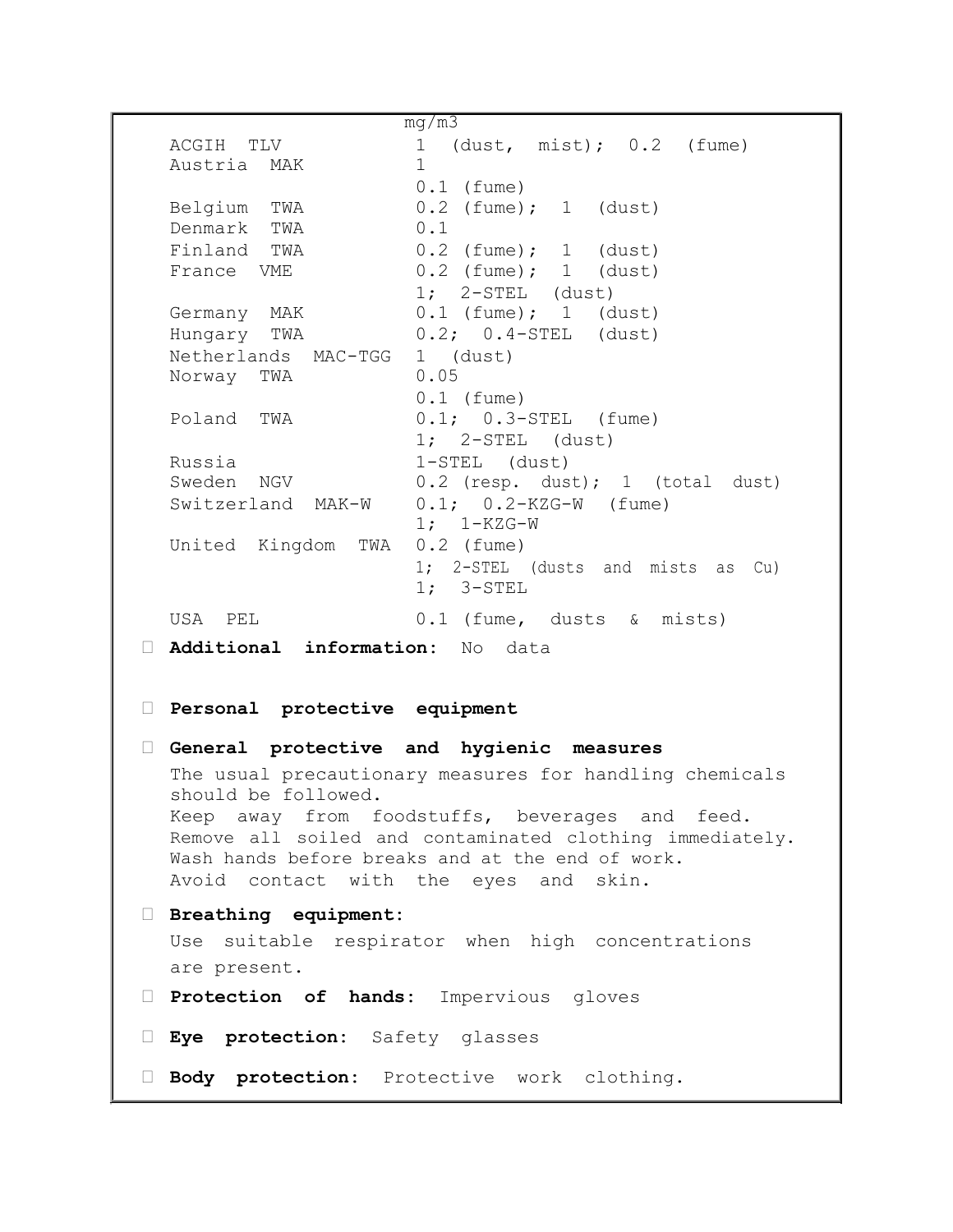| 9                                                           | Physical<br>and<br>chemical<br>properties: |             |                   |
|-------------------------------------------------------------|--------------------------------------------|-------------|-------------------|
| $\Box$                                                      | General<br>Information                     |             |                   |
| $\Box$                                                      | Powder<br>Form:                            |             |                   |
| $\Box$                                                      | Color: Black brown                         |             |                   |
|                                                             | Odor:<br>Odorless                          |             |                   |
| П                                                           |                                            | Value/Range | Un<br>it Method   |
|                                                             | Change in condition                        |             |                   |
| Ш                                                           | Melting point/Melting<br>range:            |             | determined<br>Not |
| Ш                                                           | Boiling point/Boiling<br>range:            |             | determined<br>Not |
| П                                                           | Sublimation temperature / start:           | Not         | determined        |
| Ш                                                           | Flash point:                               | Not         | applicable        |
|                                                             | Flammability (solid, gaseous)              |             | Highly flammable. |
| $\mathbf{L}$                                                | Ignition temperature:                      | Not         | determined        |
|                                                             | Decomposition temperature:                 | Not         | determined        |
| П                                                           | Explosion limits:                          |             |                   |
|                                                             | Lower:                                     | Not         | determined        |
| Ш                                                           | <b>Upper:</b>                              |             | Not determined    |
|                                                             | Vapor pressure:                            |             | Not determined    |
| $\Box$                                                      | Density:                                   |             |                   |
| Solubility in / Miscibility with<br>$\Box$                  |                                            |             |                   |
|                                                             | Water:                                     |             | Insoluble         |
| 10<br>Stability and reactivity                              |                                            |             |                   |
| Thermal decomposition / conditions to be avoided:<br>$\Box$ |                                            |             |                   |
| Decomposition will not occur if used and<br>stored          |                                            |             |                   |
| according to specifications.                                |                                            |             |                   |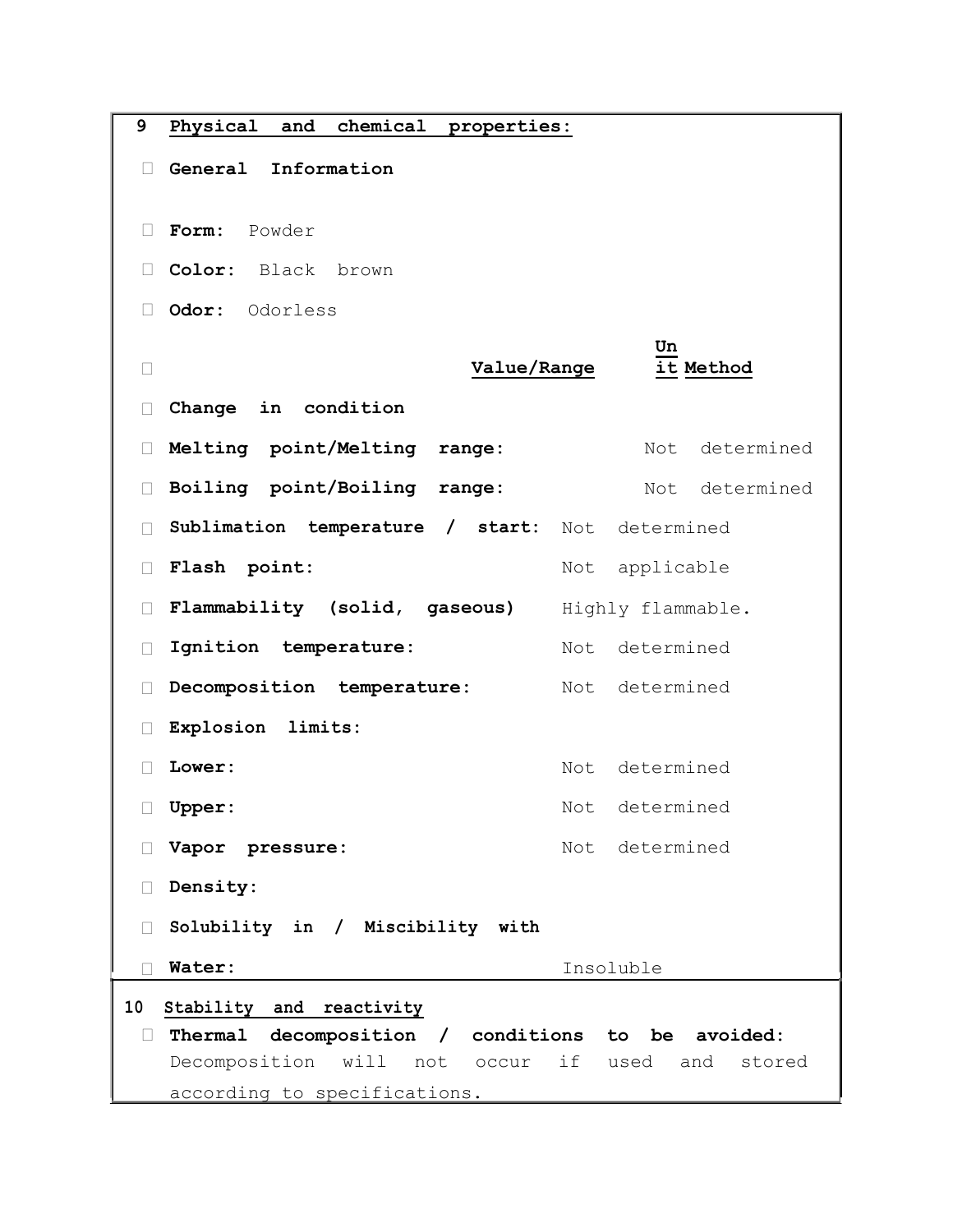```
 Materials to be avoided: 
  Oxidizing 
  agents Acids 
 Dangerous reactions Contact with acids releases 
  flammable gases 
 Dangerous products of decomposition: Toxic metal oxide fume
 11 Toxicological information 
  Acute toxicity: 
  Primary irritant effect: 
  on the skin: Irritant to skin and mucous membranes.
  on the eye: Irritating effect.
  Sensitization: No sensitizing effects known.
  Other information (about experimental toxicology): 
  Tumorigenic effects have been observed on tests 
  with laboratory animals. 
  Reproductive effects have been observed on tests with 
  laboratory animals. 
  Subacute to chronic toxicity: 
  Copper-zinc compounds may be irritating to the skin, 
  eyes and respiratory tract. They may cause metal fume 
  fever, hemolysis of the red blood cells and injury to 
  the liver, lungs, kidneys and pancreas. Ingestion may 
  also cause vomiting, gastric pain, dizziness, anemia, 
  cramps, convulsions, shock, coma and death. Copper 
  solutions may cause sensitization reactions. 
   Subacute to chronic toxicity: 
  The Registry of Toxic Effects of Chemical 
  Substances (RTECS) reports the following effects in 
  laboratory animals: 
  Gastrointestinal - nausea or vomiting. 
  Liver - hepatitis (hepatocellular necrosis), zonal 
  Liver - other changes. 
  Related to Chronic Data - death. Kidney, 
  Ureter, Bladder - other changes. Cardiac 
  - other changes. 
  Tumorigenic - equivocal tumorigenic agent by RTECS 
  criteria.
```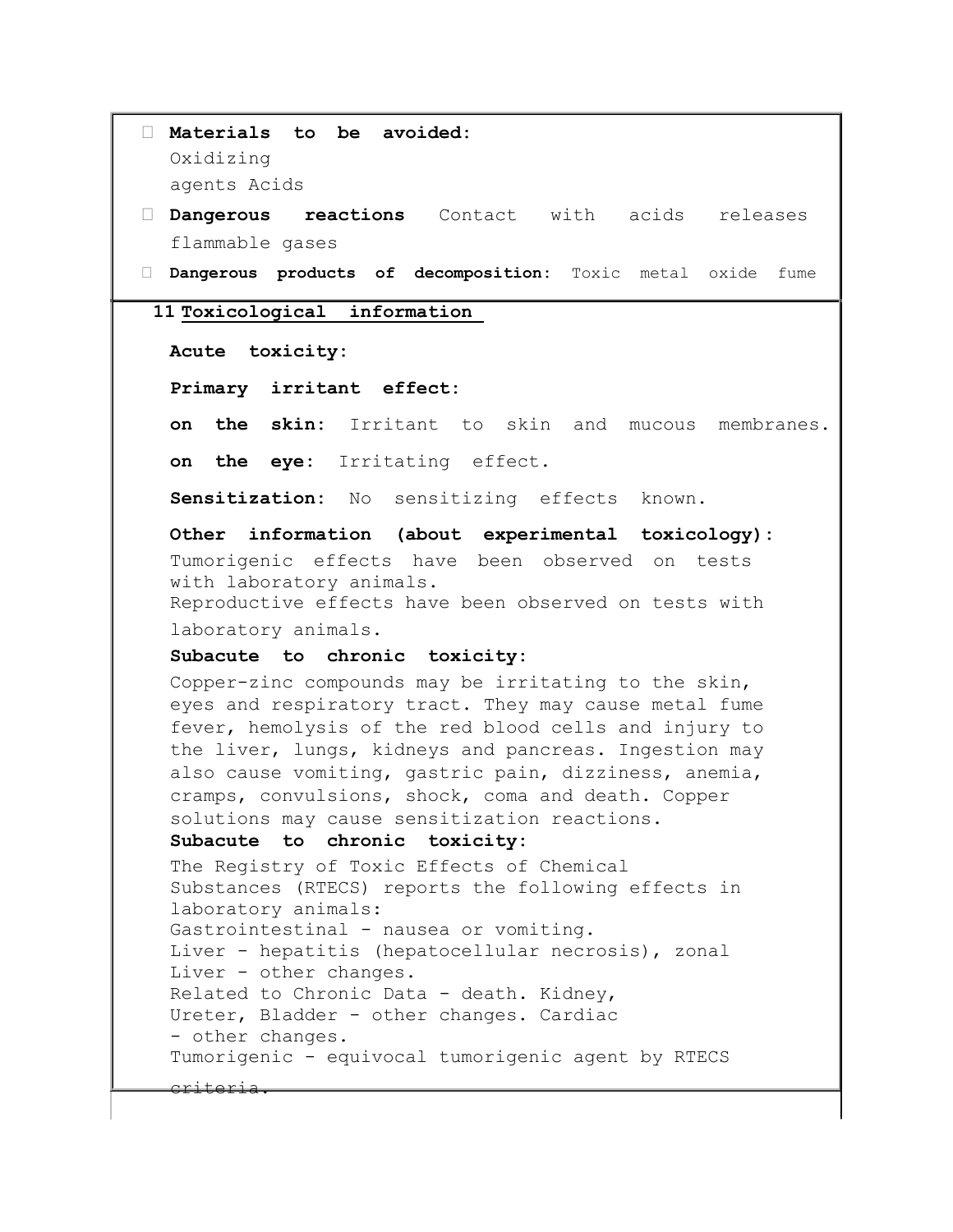Lungs, Thorax, or Respiration - fibrosis, focal (pneumoconiosis). Lung, Thorax, or Respiration - tumors. Reproductive - Effects on Embryo or Fetus fetotoxicity (except death, e.g., stunted fetus). Reproductive - Specific Developmental Abnormalities - Central Nervous System. Reproductive - Specific Developmental Abnormalities musculoskeletal system. Reproductive - Fertility - pre- implantation mortality (e.g. reduction in number of implants per female; total number of implants per corpora lutea) Reproductive - Fertility - post-implantation mortality (e.g. dead/or resorbed implants per total number of implants). Reproductive - Maternal Effects - uterus, cervix, vagina. Reproductive - Fertility - female fertility index (e.g. # females pregnant per # sperm positive females; # females pregnant per # females mated) **Additional toxicological information:**  To the best of our knowledge the acute and chronic toxicity of this substance is not fully known. EPA-D: Not classifiable as to human carcinogenicity: inadequate human and animal evidence of carcinogenicity or no data are available. **12 Ecological information: General notes:**  Do not allow material to be released to the environment without proper governmental permits. **13 Disposal considerations Product: Recommendation**  Consult state, local or national regulations to ensure proper disposal. **Uncleaned packagings: Recommendation:**  Disposal must be made according to official regulations. **14 Transport information**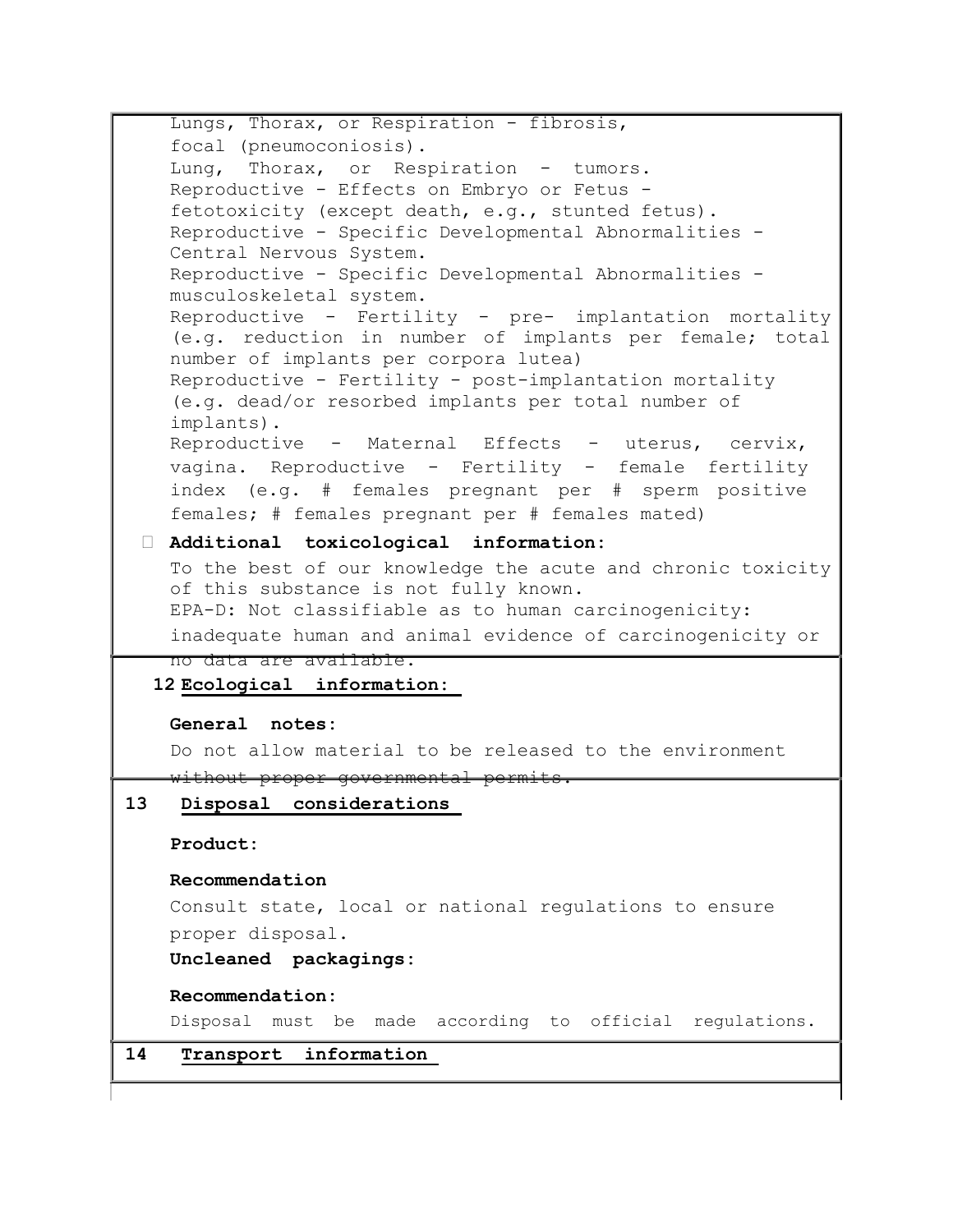```
 DOT regulations:
 Hazard class: 4.1
 Identification number: UN3089
 Packing group: II
 Proper shipping name (technical name):
  (Copper-Zinc Alloy)
                    Metal powders, flammable, n.o.s.
 Land transport ADR/RID (cross-border)
 ADR/RID class: 4.1 Flammable solids
 Item: 13c
Danger code (Kemler): 40
 UN-Number: 3089
 Description of goods: Metal powders, flammable, n.o.s.
  (Copper-Zinc Alloy) 
 Maritime transport IMDG: 
 IMDG Class: 4.1
 UN Number: 3089
 Packaging group: II
 Proper shipping name: Metal powders, flammable, n.o.s.
  (Copper-Zinc Alloy) 
 Air transport ICAO-TI and IATA-DGR: 
 ICAO/IATA Class: 4.1
 UN/ID Number: 3089
 Packaging group: II
 Proper shipping name: Metal powders, flammable, n.o.s.
```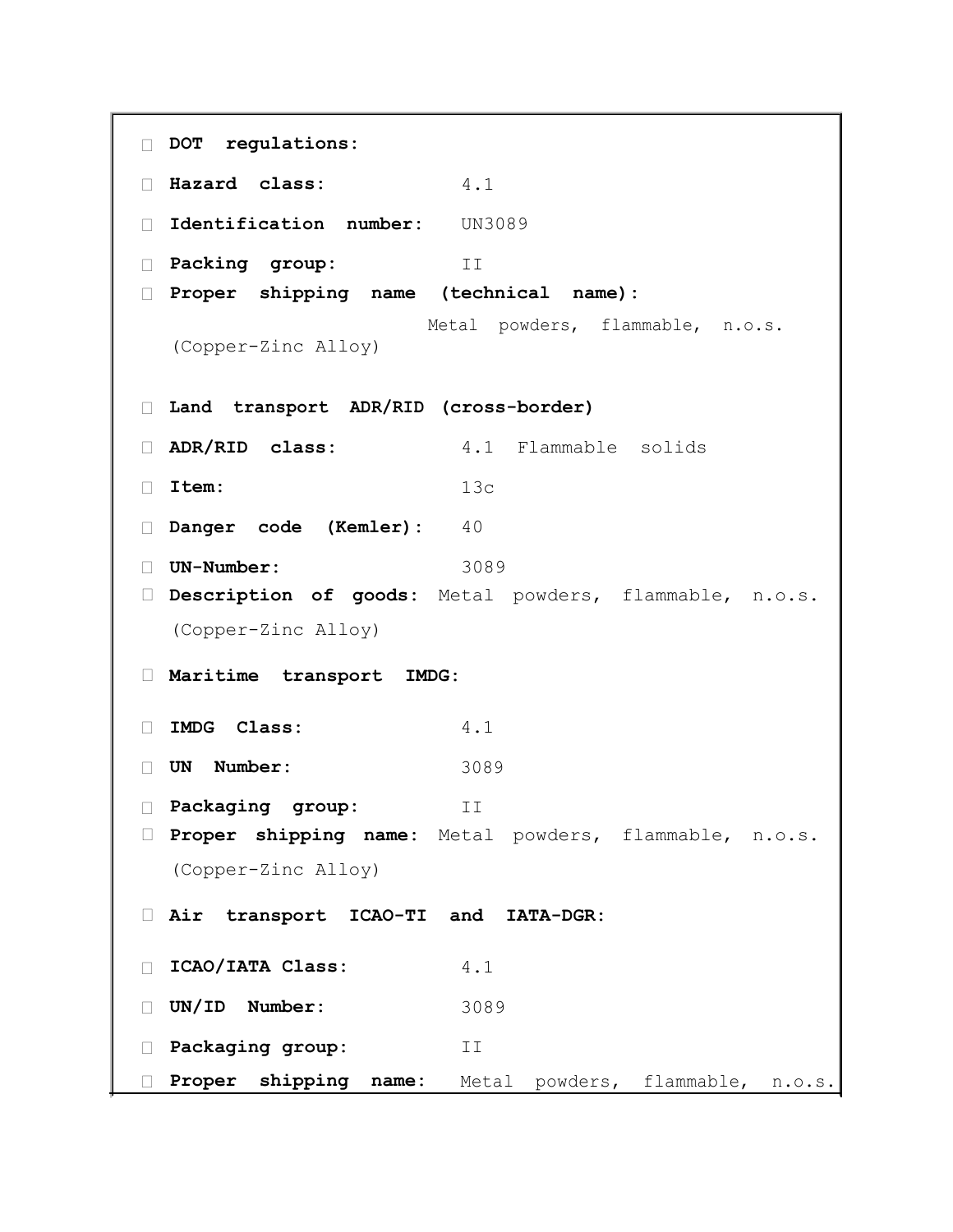(Copper-Zinc Alloy)

```
15 Regulations 
  Product related hazard informations: 
  Hazard symbols: 
   Xn Harmful F Highly flammable 
  Risk phrases: 
   11 Highly flammable. 
    62 Possible risk of impaired fertility 
    63 Possible risk of harm to the unborn child 
  Safety phrases: 
   7 Keep container tightly closed. 
   26 In case of contact with eyes, rinse immediately with 
   plenty of water and seek medical advice.
   33 Take precautionary measures against static 
   discharges.
   36/37/39 Wear suitable protective clothing, gloves and 
   eye/face protection.
   43 In case of fire, use metallic extinguishing 
   powder. Never use water.
   60 This material and its container must be disposed of 
   as hazardous waste.
  National regulations 
   All components of this product are listed in the U.S. 
   Environmental Protection Agency Toxic Substances 
   Control Act Chemical Substance Inventory. 
  Information about limitation of use: 
   For use only by technically qualified individuals. 
   This product contains copper and is subject to the 
   reporting requirements of section 313 of the Emergency 
   Planning and Community Right to Know Act of 1986 and 
    40CFR372. 
  16 Other information:
```
Employers should use this information only as a supplement to other information gathered by them, and should make independent judgement of suitability of this information to ensure proper use and protect the health and safety of employees. This information is furnished without warranty, and any use of the product not in conformance with this